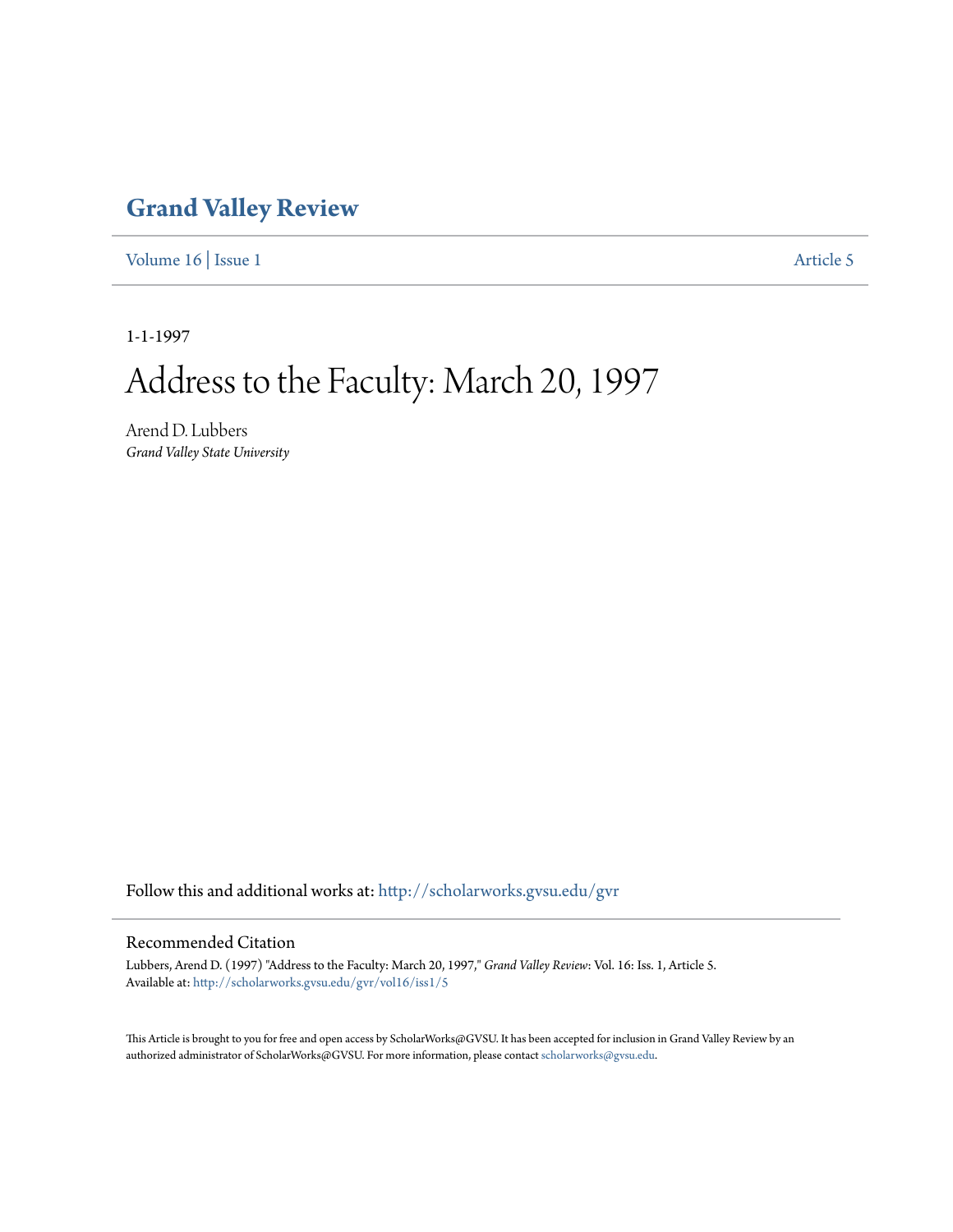## **ADDRESSTOTHEFACULTY MARCH 20, 1997**

#### *Arend D. Lubbers*

I have asked to address you today on an immediate and practical issue that will have short term and long term implications for the development of our university. After addressing the issue, I will range over other topics that I believe are important to our common life. To provide a context for the recommendation I am going to make, let's look back to a "golden age" for university building: that period between the end of World War II and 1970.

The gold was truly provided by the federal and state governments. Enrollments burgeoned. The federal government provided 3% money to build student housing and thirty years to pay off the loans. Increases in appropriations were not tied to inflation or less; they were based on the rapidly increasing enrollments. For several years campuses were seas of mud, as classrooms, laboratories. recreational buildings, offices and dormitories were under construction, changing the landscape of higher education in the United States.

New colleges such as Grand Valley originated in that period, but equally or probably more important, existing universities reached new levels of service and academic sophistication. It was more than a numbers game. It was the building of a broad higher education system to sustain the world's leading democracy and a research capacity to protect that democracy and propel it to new levels of knowledge. A slow-down in the rate of money flowing into the enterprise was inevitable when the facilities and programs began to catch up with demand. There was always the demand to keep abreast of the new technologies, but people were finding places for their education. On some campuses those 3% dormitories had room to spare, and when recession began moving like a cloud bank across the country in 1979, the university builders were pushed aside by those who proposed a new age for higher education with the catchword "downsizing." Downsizing came along with budget cutting and with lists of colleges and universities that were candidates for closing. In Michigan at that time, I remember that some leaders at our largest universities had Grand Valley on such a list. I figured that closing the two Valleys and Lake State would save the state less than forty million dollars and inflict economic as well as educational hardship on the regions served by these colleges. My counter suggestion was that the University of Michigan, which looks upon itself more like a prestigious private than a state university, surrender its appropriation. It could continue to function with slight dislocation for awhile until private and federal sources picked up the slack, while the state would save more than five times the money that closing the three previously mentioned institutions would garner. This was a "tongue-in-cheek" episode, but not one couched entirely in good humor.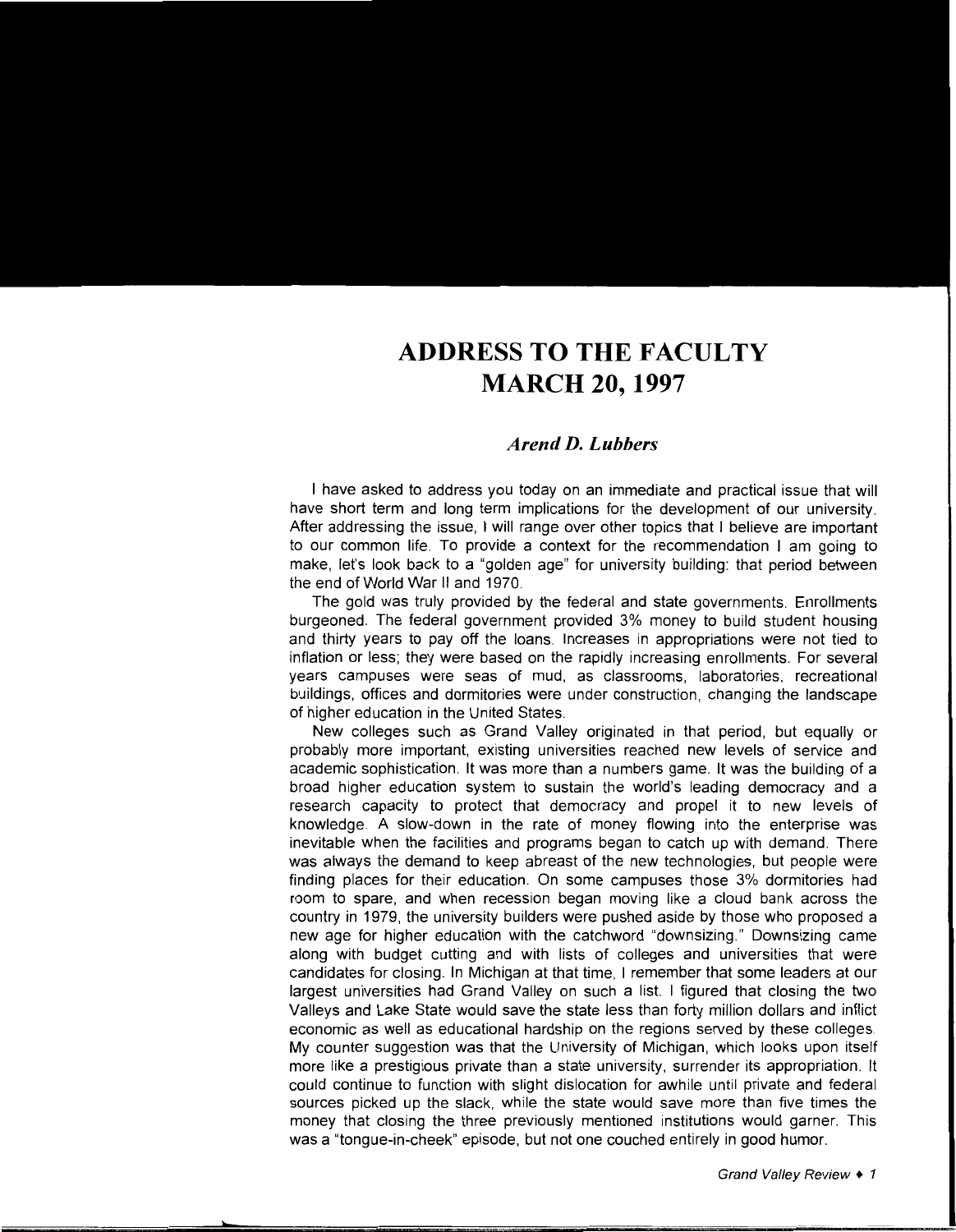When the state of Michigan began to emerge from the cloud, the higher education game did not revert entirely to the growth mode of the 1950s, '60s, and '70s; nor was it in a permanent down-sized situation. Growth varied by institution and continues to do so. Grand Valley was born in the golden age of growth. We had our blip in the late '70s and emerged from the recession on a fast growth track that has not abated. We find our university in a situation and condition many found themselves in during the golden age, when they moved to higher numbers of students and greater academic achievements on easy state dollars and 3% federal money. The difference now is that the dollars aren't so easy for academic construction, and 3% federal money is replaced by 7% private financing for student housing. We have had to find our own way to sustain unusual growth and academic improvement, since those two aspects of university development are not the priorities they once were in the nation.

1 point to four initiatives. The first, and probably the most important, is the unprecedented student facilities fee-unprecedented because the Student Senate recommended the fee to the Board of Control at a time when our need for classrooms and recreational facilities was critical.

The second is the active solicitation of funds from private donors for buildings, endowments, and programs, a sum that has doubled in three years.

The third is the recognition for the past three years by the governor and the legislature of our increase in student enrollment. This harkens back to the golden years, and 1 express publicly my deep appreciation to them for that recognition. This provides one-time money for facilities during the three-year period we phase in faculty and program expansion, thus assisting in achieving two goals-adding to instruction and office space, and enhancing academic programs.

The fourth is a joint effort with other universities that is now coming to fruition. Though building for growth on many campuses is no longer a motivating factor, replacement of deteriorating or outdated facilities is. So those of us who need space because of student numbers have joined cause with those who don't and the state is responding. By fall I hope we will break ground for the building downtown, giving us by the fall of 1999 250,000 square feet of space in which to pursue our academic objectives.

This brings me to the issue which prompts my speech at this specific time. The university continues to attract freshmen applicants of good academic quality. Last year 2,150 women and men comprised our freshman class. They averaged above twenty-three on the ACT score and had a class average high school grade point of 3.3. This, 1 believe, ranked Grand Valley among the highest three or four state universities. This year the quality of the applicant pool may be slightly better, and the numbers are 14% ahead. It is likely that 2,200 freshmen will join our Allendale student body in the fall. If we do not increase that number, but hold to it in 1998, we will need twenty more classrooms and sixty offices. I hesitate to retreat from the 2,200 number, because, if we do not build the classrooms, we will have to limit the freshman class to between 1 ,500 and 1, 700.

What profile for Allendale emerges if we sustain and maintain a freshman class of 2,200? 1 see a campus of 10,000 to 11,000 students of improving quality. Most of the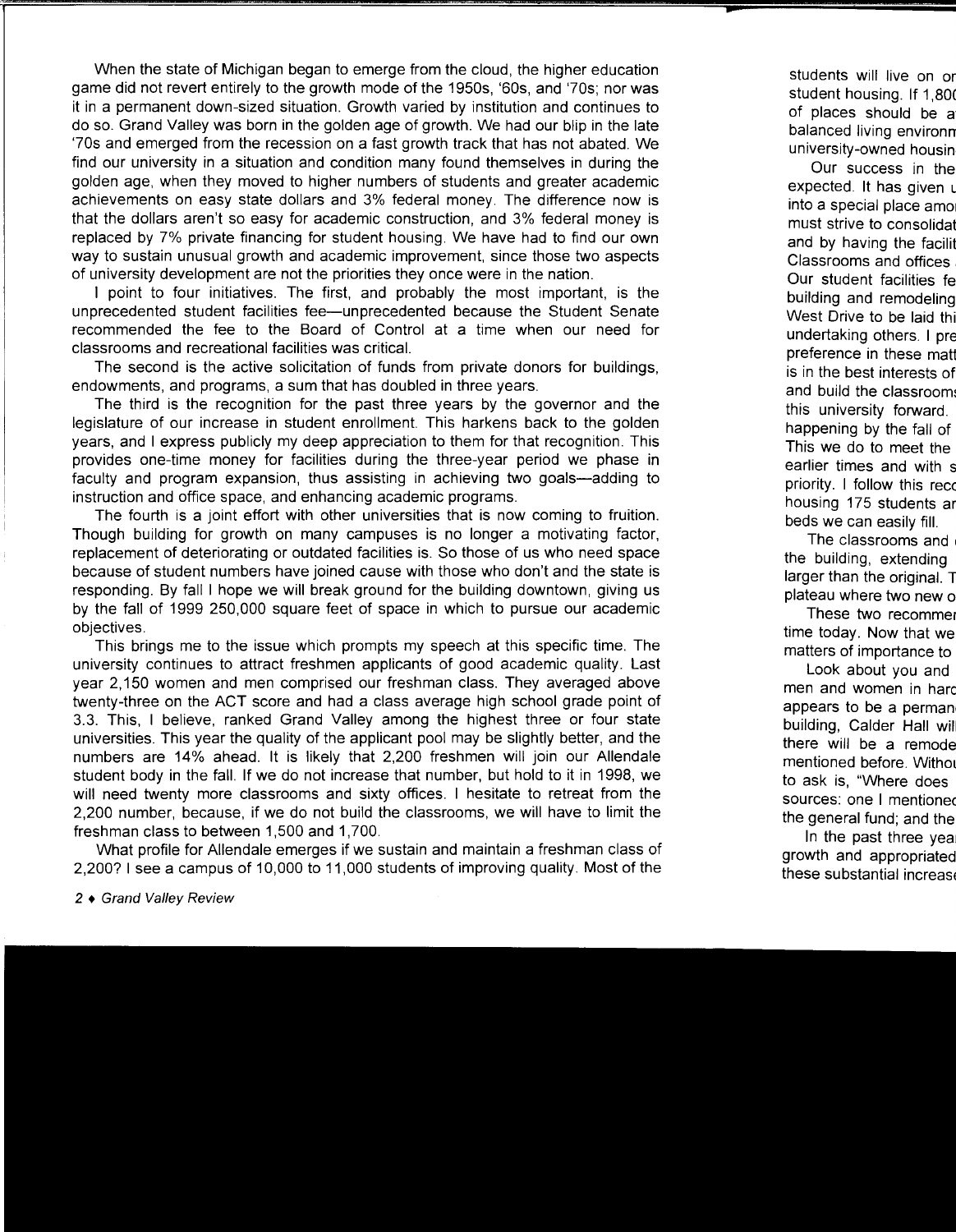students will live on or adjacent to campus, which will require more on-campus student housing. If 1,800 to 1,900 of the freshmen live on campus, an equal number of places should be available for upper-class men and women as we build a balanced living environment. In the fall, there will be 2,400 places for our students in university-owned housing.

Our success in the recruitment of qualified freshmen has exceeded what I expected. It has given us, I believe, one of those opportunities to lift our university into a special place among universities in Michigan and, perhaps, in the Midwest. We must strive to consolidate this success. We do it by sustaining our present numbers and by having the facilities for instruction, study, research, counsel and recreation. Classrooms and offices are the most pressing need. More housing is not far behind. Our student facilities fee is committed into 1999-part of the larger package for building and remodeling in evidence now, and the sidewalk project along Campus West Drive to be laid this summer. I prefer to pay off the projects committed before undertaking others. I prefer not to use cash reserves. I prefer not to borrow. But my preference in these matters does not overcome a conclusion that I have reached: it is in the best interests of the university to assign the student facility fee through 2003 and build the classrooms and offices necessary to keep the momentum that moves this university forward. I recommend this to all of you. To give it a chance of happening by the fall of 1998, I must recommend it to the Board of Control in April. This we do to meet the objectives of our university, objectives that a few others in earlier times and with similar ambitions met, when building for enrollment was a priority. I follow this recommendation with calling for two more living centers, each housing 175 students and raising our total accommodations to 2,750, a number of beds we can easily fill.

The classrooms and offices will be attached to Mackinac Hall, at the east end of the building, extending south toward the Commons, making the addition slightly larger than the original. The living centers will be constructed on the north side of the plateau where two new ones will open this fall.

These two recommendations have an urgency that moved me to ask for your time today. Now that we are gathered here, allow me to comment on several other matters of importance to our university community.

Look about you and you see the activity and conditions of a construction site: men and women in hard hats, mud, heavy machinery, masons, and more mud. It appears to be a permanent part of our life. This summer we will occupy a new art building, Calder Hall will be significantly enlarged for the music department, and there will be a remodeled Lake Superior Hall and new student housing, as I mentioned before. Without a state appropriation for these facilities, a logical question to ask is, "Where does the money come from to pay for them?" There are three sources: one I mentioned earlier, the student facilities fee; the second, surplus from the general fund; and the third, income from endowment funds.

In the past three years, the governor and legislature recognized our enrollment growth and appropriated significant increases for Grand Valley. We cannot move these substantial increases into the base budget immediately. It takes time to appoint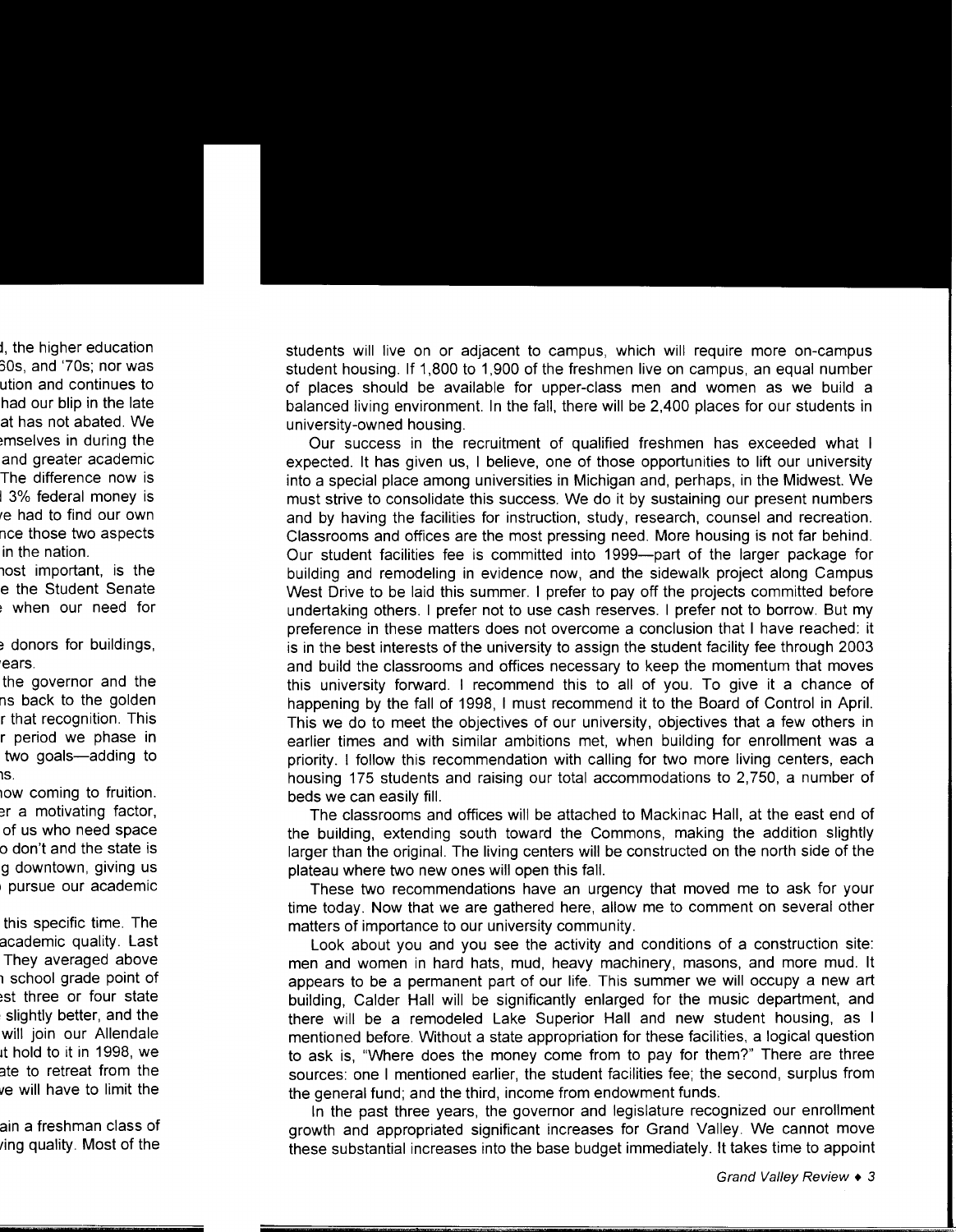faculty and staff. Eventually that money will be used for that purpose, but we have some one-time money in the year we received the increase. That one-time money is being used to build and equip academic facilities. Much of our endowment is restricted; that is, the income must be spent for the purpose designated by the donor. We have some unrestricted funds, however, that can be used for any purpose. Some of those dollars are also being used for facilities.

Now before returning to the discussion about buildings, I want to address policy matters.

There are two matters before us that I urge the Faculty Senate to bring to resolution. The first is a discussion on the core curriculum. For several years, members of the faculty and academic administration have attended conferences and conducted discussions on liberal education and the appropriate core curriculum for a university with a liberal arts tradition such as ours. This year Professor McKendall, the Liberal Studies Coordinator, and Professor Sicilian and his committee dealing with the core curriculum are coming forth with proposals for improving our core curriculum. I commend them for their work and urge the Senate to act on their recommendations before the end of the next fall term. We need improvement, and we should not wait too much longer for it. I realize that the debate about liberal learning and core curriculum continues. It should where high quality undergraduate education is the goal, but there is a time to make decisions. That time presents itself periodically in good institutions. For us it is now.

The second matter concerns the policies relating to retention, tenure and promotion. Most of our difficulties stem from the unevenness of policies among the schools and divisions and from the failure to carry out policies in a prescribed and consistent manner. This weakness causes unnecessary disagreements, uncertainties, tension, and threatened or filed law suits. I asked that this issue be addressed and it has been. Task Force recommendations, I understand, are being considered by the Executive Committee of the Senate. I look forward to receiving a policy proposal that I can, with my endorsement, take to the Board of Control. This issue is one of the most important before us. The manner in which we evaluate and decide who will be the permanent colleagues of the university will determine the quality of our instruction and research, as well as the ethos in which we conduct relations with one another.

Rushing toward the future may describe the pace of university life today. The rapid pace makes it important to know what we want our future to hold. Periodically, we set forth a plan so that our objectives are clear. A plan for our next phase will be given final review by the Executive Committee of the Senate tomorrow and the University Academic Senate soon. Drafts have been circulated to the university community for comment and change. Now is the time for adoption by the community and the Board of Control. The plan is a chart. It sets goals, but the planning and work to realize them takes place in the departments, divisions, and schools.

For the years I have been here, I have observed a faculty that enriches, expands, and sometimes eliminates as it develops a curriculum for the clientele which the university is expected to serve. By the intelligent and wise actions of the University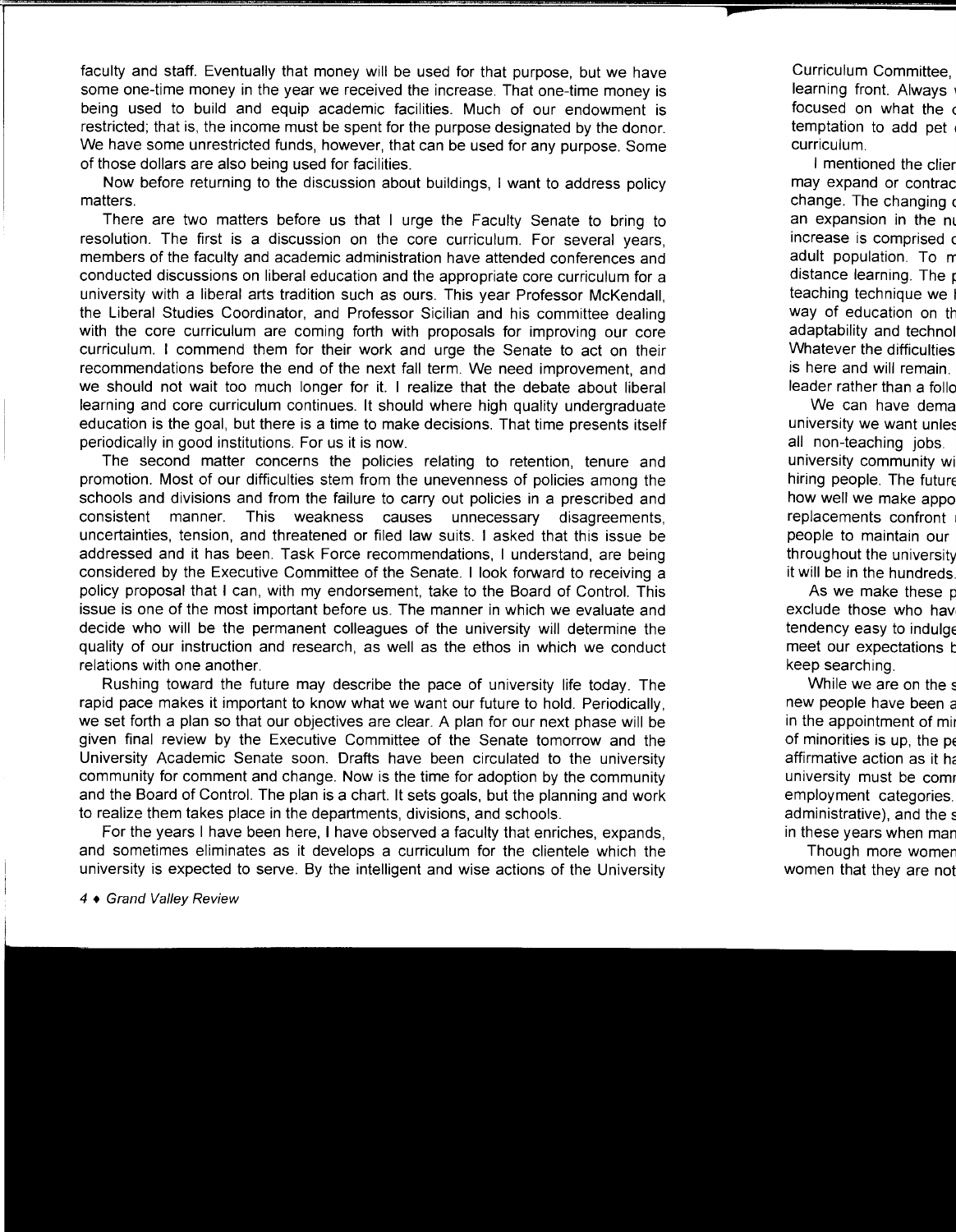Curriculum Committee, guided by Professor Rathbun, I know there is activity on the learning front. Always with student interests in mind, we must keep our thoughts focused on what the curriculum is and should be, guarding ourselves from the temptation to add pet courses that increase cost without really strengthening the curriculum.

I mentioned the clientele which the university is expected to serve. That clientele may expand or contract from time to time and its needs may alter as professions change. The changing clientele is part of the curriculum equation. Presently there is an expansion in the numbers of people who are seeking higher education. That increase is comprised of traditional eighteen to twenty-two year olds and the older adult population. To meet the demand, technology is being utilized to provide distance learning. The professor in one location and students in several others is a teaching technique we have used for some years. For us and for others, I see this way of education on the increase. How good it can become depends on faculty adaptability and technology's ability to offer the student materials he or she needs. Whatever the difficulties, whatever the weaknesses, this educational delivery system is here and will remain. For a university like ours, we have much to gain by being a leader rather than a follower in distance learning.

We can have demand. We can have technology. But we still don't have the university we want unless we have qualified people on the faculty and on the staff in all non-teaching jobs. I am overwhelmed, almost, by the decisions we in the university community will make in the next few years. The most important relate to hiring people. The future of Grand Valley for the next twenty-five years depends on how well we make appointments in the next three years. Additions, retirements, and replacements confront us. We want more full-time faculty, fewer adjuncts, good people to maintain our new facilities, and good staff to make student life and life throughout the university the best. I can't tell you the exact number of new hirees, but it will be in the hundreds.

As we make these personnel decisions, I hope we avoid two mistakes: first, to exclude those who have the potential to be better than we are (a subconscious tendency easy to indulge); and second, to fill a position with a candidate that doesn't meet our expectations because a better one is not immediately available. We can keep searching.

While we are on the search, we will remember our commitment to diversity. Many new people have been appointed in the last three years, but we have not kept pace in the appointment of minorities. Even in an employment category where the number of minorities is up, the percentage is down. Though there has been criticism lately of affirmative action as it has been advocated and practiced in the nation, I believe our university must be committed to appointing significant numbers of minorities in all employment categories. I ask the deans, the departments (both academic and administrative), and the schools to consciously seek out qualified minority candidates in these years when many people new to us will join our community.

Though more women are employed by Grand Valley than men, the concern of women that they are not given equal opportunity, that there are "glass ceilings" and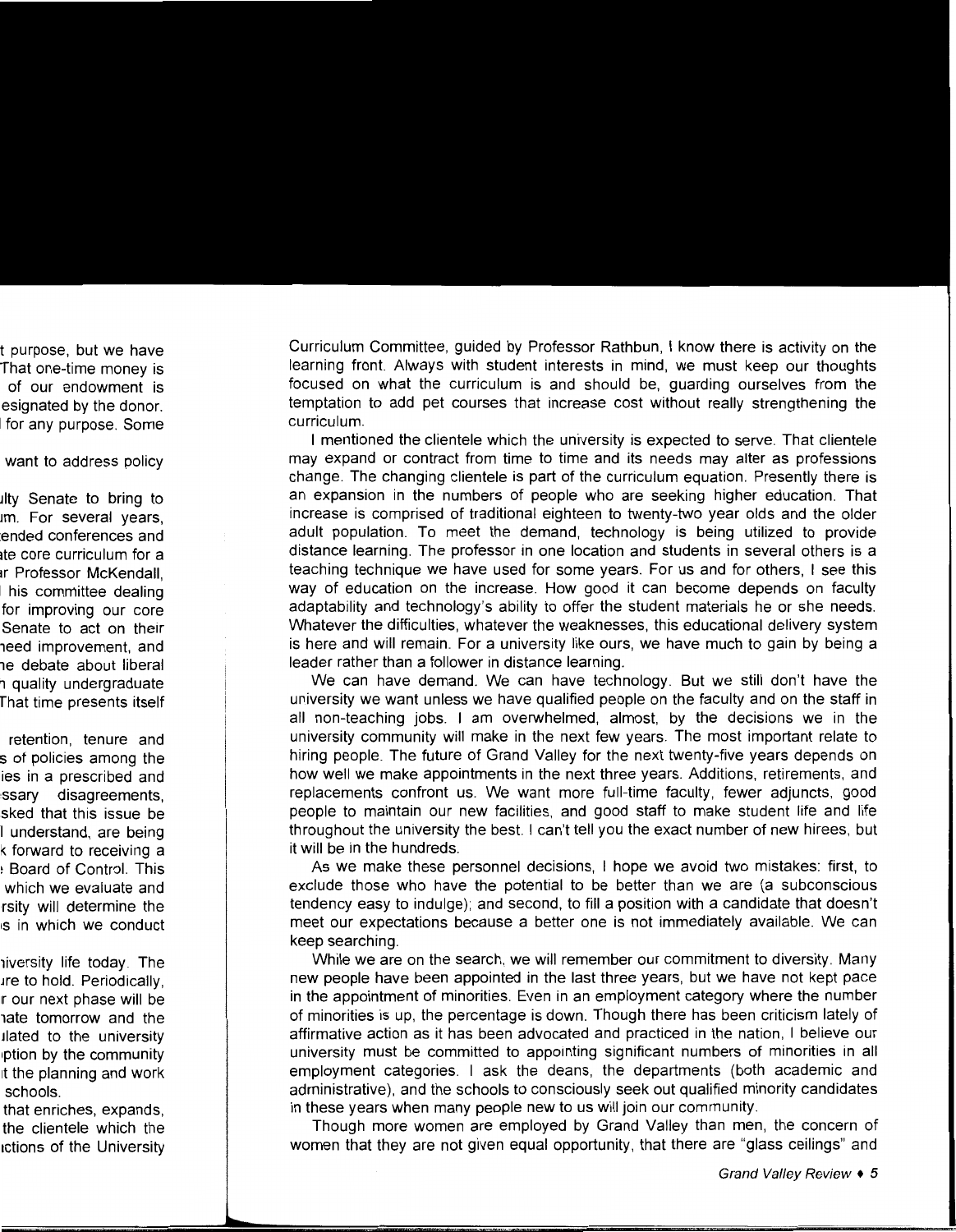subtle discriminations that still exist, is an issue that we must hold always before us. I hope the Women's Commission will be the body that makes certain that women's concerns are dealt with fairly, thoroughly, and on time. A policy is not always a solution, but since we improved our policy on sexual harassment, we have had fewer problems. Sound policies as they relate to the employment of women will make this a better university.

To those in our community who are gay or lesbian, I continue to give you my support. You should live on our campus with equal opportunities in employment. You should live free from verbal or physical abuse. Understanding is not easy to come by, but through the task force dedicated to improving life for gays and lesbians on campus, we will continue to seek and encourage it.

The quality of people, the diversity, the human condition we create for ourselves, the programs we offer to our students—all these create the character of the university. But the people and the programs require facilities if they are to work effectively. In our rush to the future, we are building, but we need to build more. I mentioned the new building downtown and the addition to Mackinac Hall. We are now in a legislative process that, I hope, will lead to a ground-breaking ceremony downtown on October 3rd and completion by fall of 1999. That is optimistic for the completion date, but it is possible. With more square feet downtown, decisions must be made to assign programs, faculty, and library resources to that location. Those decisions should harmonize the work of the two campuses, not divorce them from one another. A faculty committee will be asked to assist in the planning.

Another project that is imminent is a building to accommodate our increasing activity in Holland. When we contemplate Holland, we understand that we are a university expected to serve the region. A few years ago, we, along with some other state universities, received special funds from the state. They are referred to as lapsed funds, and, in effect, are a reward for the way we handled our reduction in budget during the last recession. We invested those funds, assigning them to a future Holland project. Because the market has been good, we can now use them for the \$6,000,000 building we will construct on land provided to the university by Fred Meijer. The scope of the project is limited by the dollars available. We could effectively use double the amount, and we have a plan that calls for additions when we can raise the money for them. Ground-breaking will take place in June in the hope that the project will be completed in a year.

There is an alumni building project underway and another being contemplated. The football alumni are raising money to improve the football building at the stadium. The Alumni Board wants to build an alumni house on campus for meetings, lodging, receptions and offices. They are preparing a campaign to raise money for the house.

As I look a little farther into the future, I see two more major buildings-one on the Allendale campus and another downtown. On the Allendale campus, we need a communications building. Grand Valley is a leader amongst Midwestern colleges and universities in the field of communications. We have the faculty and some excellent equipment, but inadequate facilities. I think improving communications facilities is our next major Allendale project.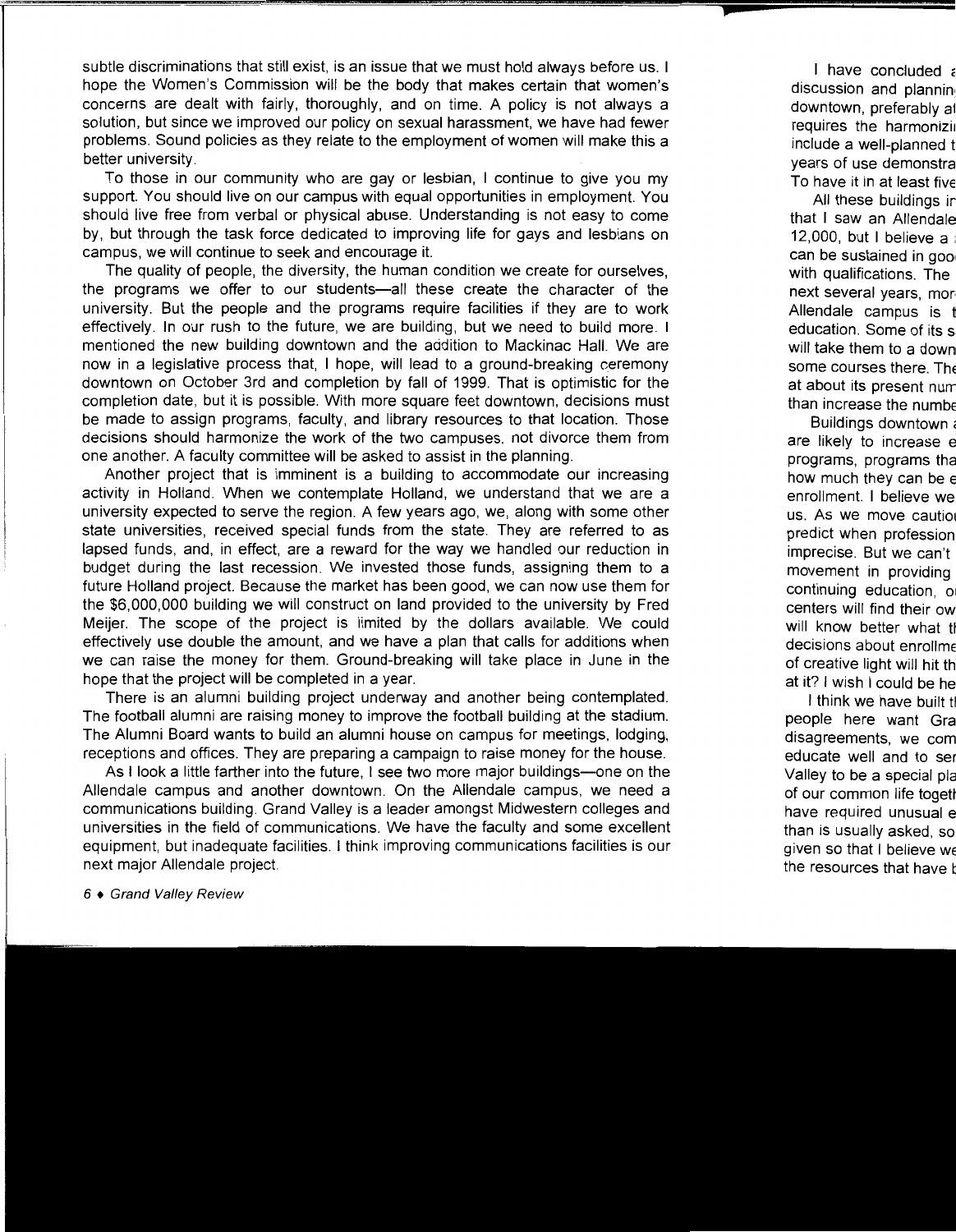I have concluded and I share with you my conclusion for the purposes of discussion and planning, that our professional health programs should be located downtown, preferably attached to the Butterworth Hospital Campus. This project also requires the harmonizing of the Allendale and Butterworth campuses, which will include a well-planned transportation system. The overcrowded Henry Hall after two years of use demonstrates that the expanding health programs require more space. To have it in at least five years, we must begin thinking about it now.

All these buildings in our future-what do they mean for growth? Earlier I stated that I saw an Allendale campus of 10,000 to 11,000 students. Maybe it could be 12,000, but I believe a number should be agreed upon. It should be a number that can be sustained in good times and bad. More than a number, it should be a number with qualifications. The student academic profile should remain high, and, over the next several years, more of that number should live on or adjacent to campus. The Allendale campus is then established as a premier place for undergraduate education. Some of its students will inevitably enter programs that, in their last years, will take them to a downtown facility, but they may choose to live in Allendale, taking some courses there. The proposals that prompted this speech will maintain Allendale at about its present number, and future buildings are likely to enhance quality rather than increase the number.

Buildings downtown and in Holland, and expanded capacity for distance learning, are likely to increase enrollment. They will make it possible to expand graduate programs, programs that I believe our natural clientele will ask for. How many and how much they can be expanded depends on the legislature's willingness to fund for enrollment. I believe we should make accommodations if the funds are available to us. As we move cautiously into this future, we should not over-expand. We can't predict when professions will change, and our predictions of market saturation are imprecise. But we can't let our caution keep us from creative thought and energetic movement in providing higher education for students who want it from us. Our continuing education, our graduate programs, what we offer in our off-Allendale centers will find their own level of enrollment in the next decade. Then, perhaps we will know better what the total Grand Valley enrollment should be. None of our decisions about enrollment, of course, are binding on future generations. What bolts of creative light will hit this university? What philanthropic giants will hurl their dollars at it? I wish I could be here to see. It is my lament that I cannot.

I think we have built the foundation for the university that we set out to build. Most people here want Grand Valley to be an excellent university. Even in our disagreements, we come together in our work ethic. We agree to work hard to educate well and to serve beyond the minimum expected. I have wanted Grand Valley to be a special place because of the quality of its academic life and the civility of our common life together. Our newness, our growth, the demands placed upon us have required unusual effort from faculty and staff. Many people have given more than is usually asked, some cheerfully, some with a little grumbling, but enough have given so that I believe we are a better university than might be expected, considering the resources that have been available to us.